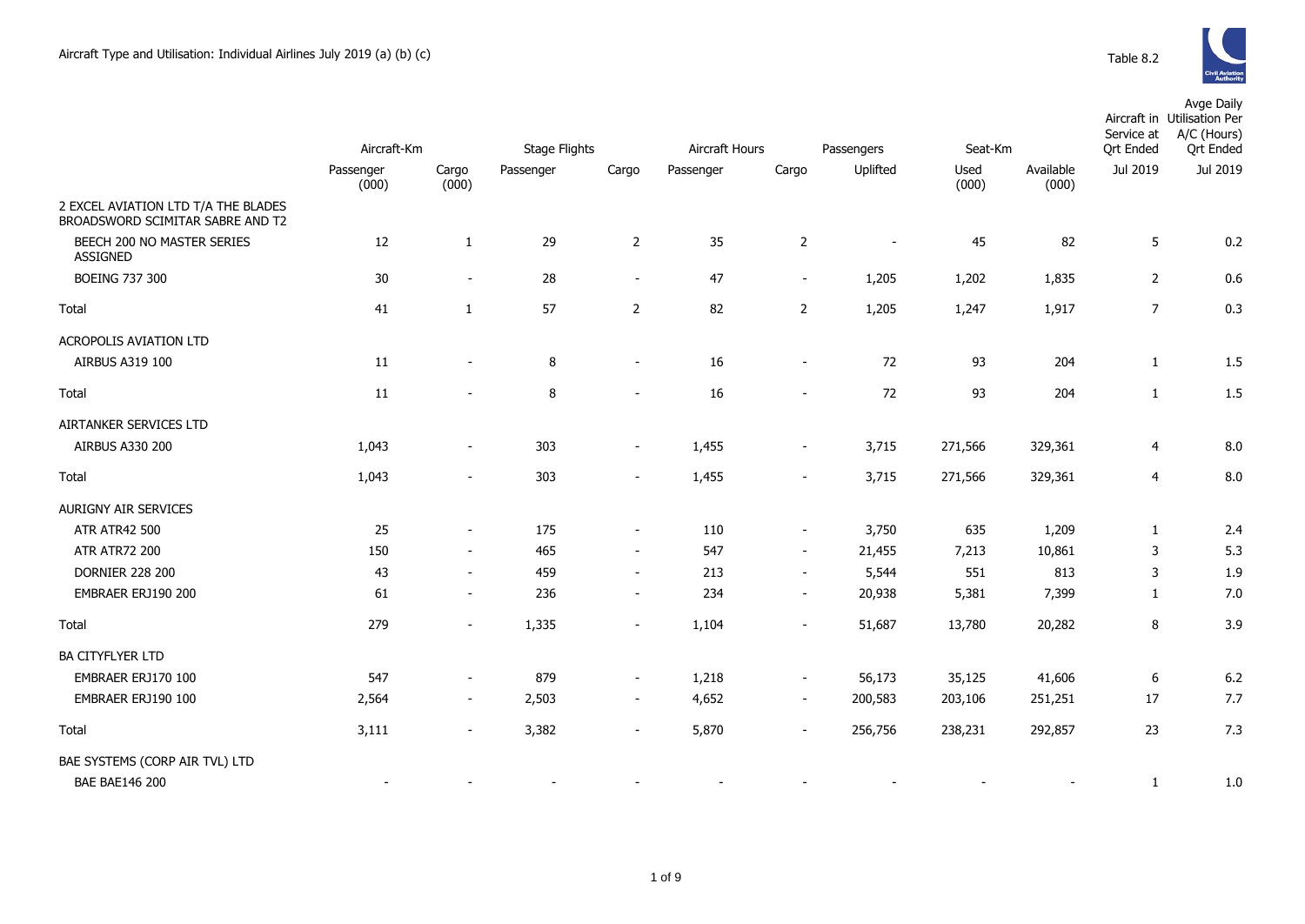|                                             | Aircraft-Km              |                          | Stage Flights            |                          | Aircraft Hours           |                              | Seat-Km<br>Passengers |               |                    | Service at<br><b>Qrt Ended</b> | Aircraft in Utilisation Per<br>A/C (Hours)<br><b>Qrt Ended</b> |
|---------------------------------------------|--------------------------|--------------------------|--------------------------|--------------------------|--------------------------|------------------------------|-----------------------|---------------|--------------------|--------------------------------|----------------------------------------------------------------|
|                                             | Passenger<br>(000)       | Cargo<br>(000)           | Passenger                | Cargo                    | Passenger                | Cargo                        | Uplifted              | Used<br>(000) | Available<br>(000) | Jul 2019                       | Jul 2019                                                       |
| BAE SYSTEMS (CORP AIR TVL) LTD              |                          |                          |                          |                          |                          |                              |                       |               |                    |                                |                                                                |
| EMBRAER EMB145 NO MASTER SERIES<br>ASSIGNED | 41                       |                          | 64                       |                          | 76                       | $\overline{a}$               | 1,714                 | 1,061         | 2,004              | $\overline{2}$                 | 1.0                                                            |
| Total                                       | 41                       |                          | 64                       |                          | 76                       |                              | 1,714                 | 1,061         | 2,004              | 3                              | 1.0                                                            |
| <b>BLUE ISLANDS LIMITED</b>                 |                          |                          |                          |                          |                          |                              |                       |               |                    |                                |                                                                |
| <b>ATR ATR42 300</b>                        |                          |                          |                          |                          |                          |                              |                       |               |                    | $\mathbf{1}$                   | 1.6                                                            |
| <b>ATR ATR72 200</b>                        |                          |                          |                          |                          |                          |                              |                       |               |                    | $\overline{4}$                 | 5.6                                                            |
| Total                                       |                          |                          |                          |                          |                          |                              |                       |               |                    | 5                              | 4.8                                                            |
| BRITISH AIRWAYS PLC                         |                          |                          |                          |                          |                          |                              |                       |               |                    |                                |                                                                |
| AIRBUS A318 100                             | 246                      |                          | 66                       | $\overline{\phantom{a}}$ | 350                      |                              | 986                   | 5,510         | 7,868              | $\mathbf{1}$                   | 12.5                                                           |
| AIRBUS A319 100                             | 5,082                    | $\overline{\phantom{a}}$ | 6,418                    | $\blacksquare$           | 11,056                   | $\overline{\phantom{a}}$     | 753,648               | 597,846       | 675,730            | 42                             | 8.8                                                            |
| <b>AIRBUS A320 200</b>                      | 11,535                   | $\overline{\phantom{a}}$ | 8,972                    | $\sim$                   | 20,793                   | $\sim$                       | 1,261,901             | 1,627,514     | 1,862,378          | 67                             | 9.3                                                            |
| AIRBUS A320 200N                            | 1,820                    | $\overline{\phantom{a}}$ | 1,392                    | $\sim$                   | 3,301                    | $\sim$                       | 201,372               | 265,372       | 301,295            | 10                             | 10.1                                                           |
| AIRBUS A321 200                             | 2,838                    | $\blacksquare$           | 2,323                    | $\blacksquare$           | 5,229                    | $\overline{\phantom{a}}$     | 392,885               | 466,633       | 531,278            | 18                             | 9.2                                                            |
| AIRBUS A321 200N                            | 833                      | $\sim$                   | 611                      | $\blacksquare$           | 1,480                    | $\blacksquare$               | 107,788               | 147,193       | 168,991            | 5                              | 10.3                                                           |
| <b>AIRBUS A380 800</b>                      | 3,730                    | $\blacksquare$           | 451                      | $\blacksquare$           | 4,646                    | $\sim$                       | 190,062               | 1,578,568     | 1,749,227          | 12                             | 12.6                                                           |
| <b>BOEING 747 400</b>                       | 11,096                   | $\overline{\phantom{a}}$ | 1,602                    | $\blacksquare$           | 13,905                   | $\overline{\phantom{a}}$     | 436,087               | 3,030,368     | 3,382,446          | 35                             | 13.0                                                           |
| <b>BOEING 777 200</b>                       | 16,155                   | $\overline{\phantom{a}}$ | 2,629                    | $\blacksquare$           | 20,978                   | $\overline{\phantom{a}}$     | 532,075               | 3,500,977     | 4,104,179          | 46                             | 14.5                                                           |
| <b>BOEING 777 300</b>                       | 4,485                    | $\overline{\phantom{a}}$ | 557                      | $\overline{\phantom{a}}$ | 5,598                    | $\blacksquare$               | 138,533               | 1,209,141     | 1,331,600          | 12                             | 14.7                                                           |
| <b>BOEING 787 8</b>                         | 4,286                    | $\overline{\phantom{a}}$ | 609                      | $\sim$                   | 5,435                    | $\overline{\phantom{a}}$     | 114,081               | 809,307       | 916,829            | 12                             | 14.8                                                           |
| <b>BOEING 787 9</b>                         | 6,328                    | $\overline{\phantom{a}}$ | 839                      | $\overline{\phantom{a}}$ | 7,969                    | $\qquad \qquad \blacksquare$ | 154,956               | 1,186,749     | 1,366,931          | 18                             | 13.9                                                           |
| Total                                       | 68,432                   | $\blacksquare$           | 26,469                   | $\overline{\phantom{a}}$ | 100,741                  | $\blacksquare$               | 4,284,374             | 14,425,178    | 16,398,752         | 278                            | 11.5                                                           |
| CARGOLOGICAIR LTD                           |                          |                          |                          |                          |                          |                              |                       |               |                    |                                |                                                                |
| <b>BOEING 747 400</b>                       |                          | 640                      | $\overline{\phantom{a}}$ | 121                      | $\overline{\phantom{a}}$ | 844                          |                       |               |                    | 3                              | 9.6                                                            |
| <b>BOEING 747 8</b>                         | $\overline{\phantom{a}}$ | 230                      | $\overline{\phantom{a}}$ | 40                       | $\overline{\phantom{a}}$ | 303                          |                       |               |                    | $\mathbf{1}$                   | 10.8                                                           |
| Total                                       | $\overline{\phantom{a}}$ | 870                      | $\blacksquare$           | 161                      | $\overline{\phantom{a}}$ | 1,147                        |                       |               |                    | 4                              | 9.9                                                            |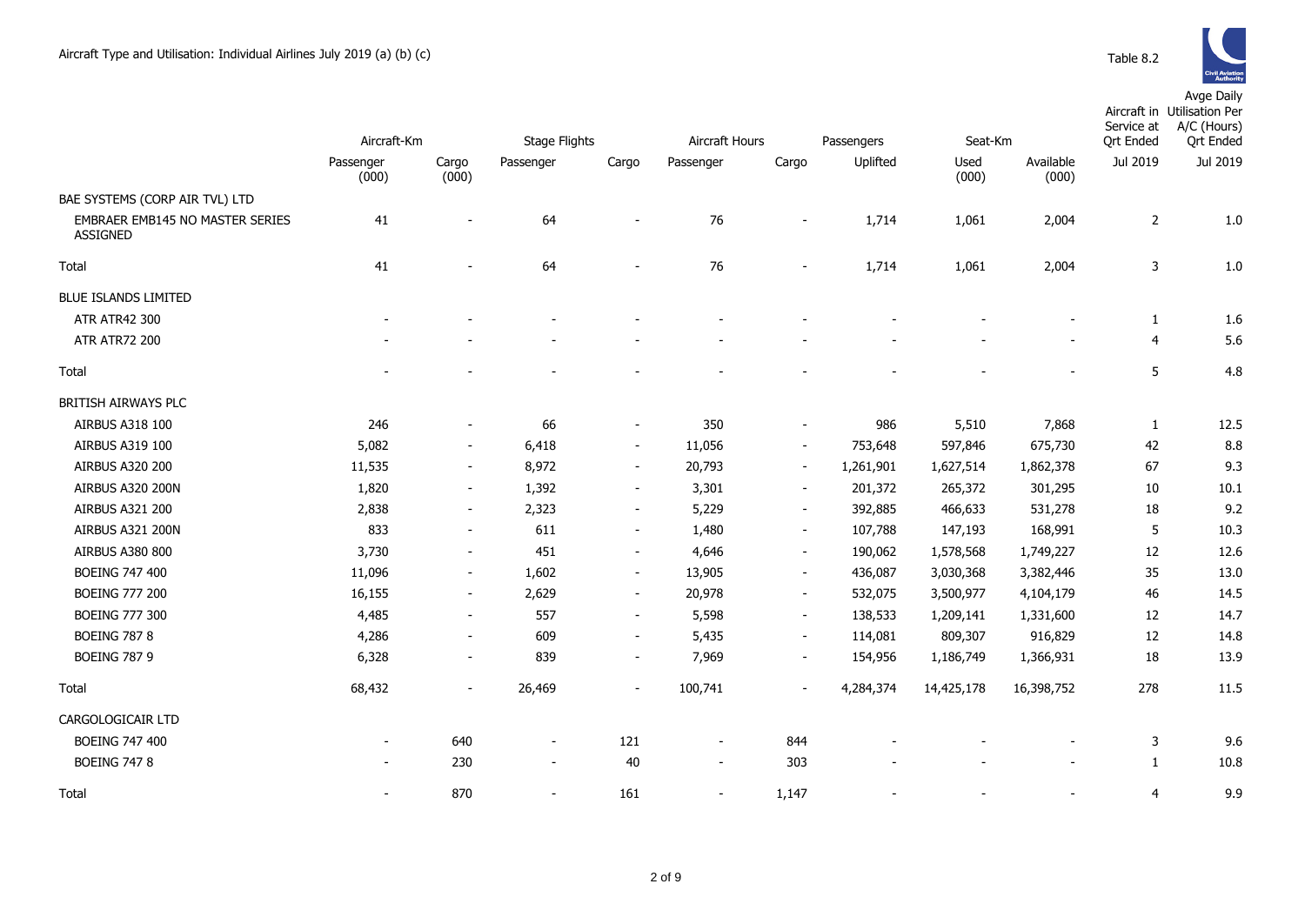

|                                                           |                    |                          |                          |                          |                |                          |            |               |                          |                  | Aircraft in Utilisation Per<br>Service at<br>A/C (Hours) |
|-----------------------------------------------------------|--------------------|--------------------------|--------------------------|--------------------------|----------------|--------------------------|------------|---------------|--------------------------|------------------|----------------------------------------------------------|
|                                                           | Aircraft-Km        |                          | <b>Stage Flights</b>     |                          | Aircraft Hours |                          | Passengers | Seat-Km       |                          | <b>Qrt Ended</b> | <b>Qrt Ended</b>                                         |
|                                                           | Passenger<br>(000) | Cargo<br>(000)           | Passenger                | Cargo                    | Passenger      | Cargo                    | Uplifted   | Used<br>(000) | Available<br>(000)       | Jul 2019         | Jul 2019                                                 |
| CATREUS AOC LTD                                           |                    |                          |                          |                          |                |                          |            |               |                          |                  |                                                          |
| BOMBARDIER BD100 1A10 NO MASTER<br><b>SERIES ASSIGNED</b> | 10                 |                          | 10                       | $\blacksquare$           | 16             | $\overline{\phantom{a}}$ | 41         | 48            | 101                      | $\mathbf{1}$     | 0.7                                                      |
| BOMBARDIER BD700 1A10 NO MASTER<br>SERIES ASSIGNED        | $30\,$             | $\sim$                   | 6                        | $\blacksquare$           | 36             | $\blacksquare$           | 28         | 143           | 387                      | $\mathbf{1}$     | 1.5                                                      |
| CESSNA 510 NO MASTER SERIES<br><b>ASSIGNED</b>            | 3                  | $\sim$                   | 5                        | $\overline{\phantom{a}}$ | $\overline{7}$ | ÷                        |            | 8             | 13                       | $\overline{2}$   | 0.3                                                      |
| CESSNA 525 NO MASTER SERIES<br><b>ASSIGNED</b>            | $\overline{7}$     |                          | 6                        | $\overline{\phantom{a}}$ | 13             |                          |            | 9             | 35                       | $\overline{2}$   | 0.3                                                      |
| CESSNA 560 NO MASTER SERIES<br><b>ASSIGNED</b>            | 45                 |                          | 37                       | $\sim$                   | 72             |                          |            | 205           | 405                      | $\overline{2}$   | 0.9                                                      |
| <b>EMBRAER EMB505 NO MASTER SERIES</b><br><b>ASSIGNED</b> | 6                  | $\blacksquare$           | 11                       | $\blacksquare$           | 12             | $\overline{a}$           |            | 27            | 48                       | $\overline{2}$   | 0.6                                                      |
| Total                                                     | 102                | $\sim$                   | 75                       | $\sim$                   | 155            | $\overline{a}$           | 69         | 440           | 989                      | 10               | 0.6                                                      |
| DHL AIR LTD                                               |                    |                          |                          |                          |                |                          |            |               |                          |                  |                                                          |
| <b>BOEING 757 200</b>                                     | $\sim$             | 1,104                    | $\blacksquare$           | 1,406                    | $\blacksquare$ | 2,170                    |            |               |                          | 23               | 2.8                                                      |
| <b>BOEING 767 300</b>                                     |                    | 555                      | $\blacksquare$           | 136                      | $\sim$         | 727                      |            |               | $\overline{\phantom{a}}$ | 3                | 11.2                                                     |
| Total                                                     |                    | 1,659                    | $\overline{\phantom{a}}$ | 1,542                    | $\blacksquare$ | 2,897                    |            |               |                          | 26               | 3.8                                                      |
| <b>EASTERN AIRWAYS</b>                                    |                    |                          |                          |                          |                |                          |            |               |                          |                  |                                                          |
| <b>ATR ATR72 200</b>                                      | 59                 | $\blacksquare$           | 168                      | $\overline{\phantom{a}}$ | 153            | $\overline{\phantom{a}}$ | 6,246      | 2,226         | 4,392                    | $\overline{2}$   | 2.7                                                      |
| BAE JETSTREAM 4100 4100                                   | 139                | $\overline{\phantom{a}}$ | 512                      | $\blacksquare$           | 378            | $\overline{\phantom{a}}$ | 7,430      | 2,104         | 4,043                    | 17               | 0.6                                                      |
| EMBRAER EMB145 NO MASTER SERIES<br><b>ASSIGNED</b>        | 93                 | $\sim$                   | 192                      | $\sim$                   | 166            | $\sim$                   | 5,225      | 2,537         | 4,630                    | $\overline{2}$   | 2.9                                                      |
| SAAB 2000 NO MASTER SERIES<br>ASSIGNED                    | 65                 | $\blacksquare$           | 194                      | $\blacksquare$           | 140            | $\blacksquare$           | 4,478      | 1,466         | 3,229                    | $\overline{7}$   | 0.8                                                      |
| Total                                                     | 356                |                          | 1,066                    |                          | 836            |                          | 23,379     | 8,333         | 16,294                   | 28               | 1.0                                                      |
| <b>EASYJET UK LTD</b>                                     |                    |                          |                          |                          |                |                          |            |               |                          |                  |                                                          |
| AIRBUS A319 100                                           | 13,830             | $\overline{\phantom{a}}$ | 13,253                   | $\overline{\phantom{a}}$ | 25,645         | $\overline{\phantom{a}}$ | 1,870,743  | 1,998,145     | 2,157,494                | 73               | 11.1                                                     |
| AIRBUS A320 200                                           | 13,341             | $\overline{\phantom{a}}$ | 9,223                    | $\overline{\phantom{a}}$ | 22,286         | $\overline{\phantom{a}}$ | 1,539,621  | 2,299,229     | 2,468,569                | 57               | 12.0                                                     |
| <b>AIRBUS A320 200N</b>                                   | 6,578              | $\sim$                   | 4,244                    | $\overline{\phantom{a}}$ | 10,810         | $\blacksquare$           | 715,816    | 1,142,828     | 1,223,261                | 27               | 12.3                                                     |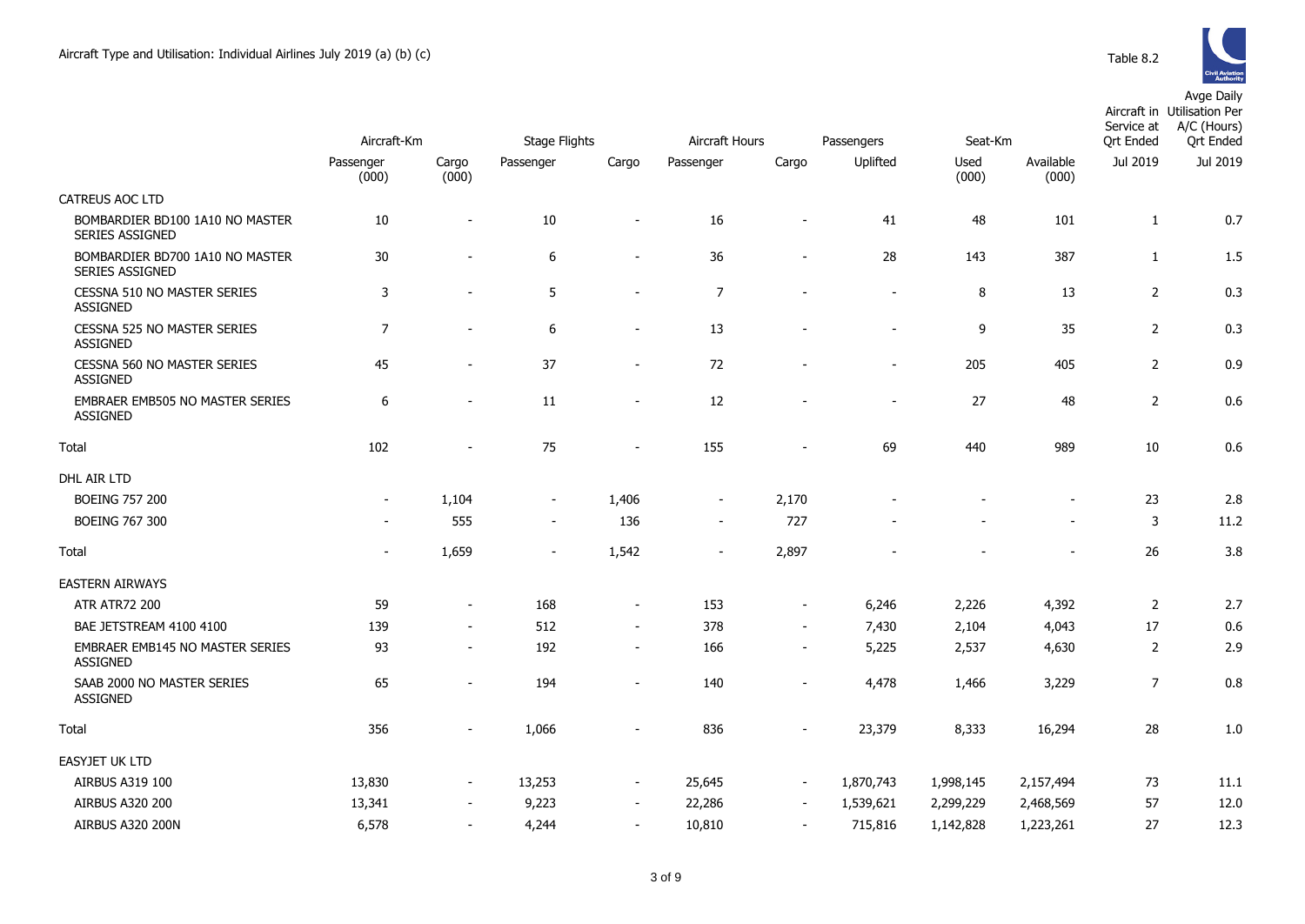|                                                        | Aircraft-Km        |                          | <b>Stage Flights</b> |                          | Aircraft Hours |                          | Passengers | Seat-Km                  |                    | Service at<br><b>Qrt Ended</b> | Aircraft in Utilisation Per<br>A/C (Hours)<br><b>Qrt</b> Ended |
|--------------------------------------------------------|--------------------|--------------------------|----------------------|--------------------------|----------------|--------------------------|------------|--------------------------|--------------------|--------------------------------|----------------------------------------------------------------|
|                                                        | Passenger<br>(000) | Cargo<br>(000)           | Passenger            | Cargo                    | Passenger      | Cargo                    | Uplifted   | Used<br>(000)            | Available<br>(000) | Jul 2019                       | Jul 2019                                                       |
| <b>EASYJET UK LTD</b>                                  |                    |                          |                      |                          |                |                          |            |                          |                    |                                |                                                                |
| AIRBUS A321 200N                                       | 1,685              | $\overline{\phantom{a}}$ | 714                  | $\overline{\phantom{a}}$ | 2,567          |                          | 157,859    | 373,516                  | 395,917            | 6                              | 13.7                                                           |
| Total                                                  | 35,435             | $\blacksquare$           | 27,434               | $\overline{a}$           | 61,307         |                          | 4,284,039  | 5,813,718                | 6,245,241          | 163                            | 11.7                                                           |
| <b>EXECUJET EUROPE</b>                                 |                    |                          |                      |                          |                |                          |            |                          |                    |                                |                                                                |
| BOMBARDIER BD700 1A10 NO MASTER<br>SERIES ASSIGNED     | 5                  |                          | $\overline{4}$       |                          | 8              | $\overline{\phantom{a}}$ | 26         | 31                       | 72                 | 1                              | 0.1                                                            |
| Total                                                  | 5                  |                          | $\overline{4}$       |                          | 8              |                          | 26         | 31                       | 72                 | 1                              | 0.1                                                            |
| EXECUTIVE JET CHARTER LTD                              |                    |                          |                      |                          |                |                          |            |                          |                    |                                |                                                                |
| AEROSPATIALE AS365 NO MASTER<br><b>SERIES ASSIGNED</b> |                    |                          |                      |                          |                |                          |            |                          |                    | 1                              |                                                                |
| AGUSTA AW139 NO MASTER SERIES<br><b>ASSIGNED</b>       |                    |                          |                      |                          |                |                          |            |                          |                    | $\overline{2}$                 |                                                                |
| DASSAULT FALCON 2000 NO MASTER<br>SERIES ASSIGNED      |                    |                          |                      | $\overline{\phantom{a}}$ |                |                          |            | $\overline{\phantom{a}}$ |                    | $\mathbf{1}$                   | $\overline{\phantom{a}}$                                       |
| DASSAULT FALCON 7X NO MASTER<br>SERIES ASSIGNED        | 10                 | $\blacksquare$           | 10                   | $\overline{a}$           | 15             | $\blacksquare$           | 27         | 27                       | 144                | $\mathbf{1}$                   | 0.3                                                            |
| GULFSTREAM GVI NO MASTER SERIES<br><b>ASSIGNED</b>     | 44                 |                          | 16                   | $\overline{a}$           | 56             | $\overline{\phantom{a}}$ | 43         | 132                      | 544                | 2                              | 1.1                                                            |
| Total                                                  | 55                 |                          | 26                   | $\overline{a}$           | 71             |                          | 70         | 159                      | 688                | $\overline{7}$                 | 0.4                                                            |
| <b>FLYBE LTD</b>                                       |                    |                          |                      |                          |                |                          |            |                          |                    |                                |                                                                |
| <b>ATR ATR72 200</b>                                   | 332                | $\overline{\phantom{a}}$ | 905                  | $\overline{\phantom{a}}$ | 1,038          |                          |            | 16,111                   | 23,206             | $\sqrt{5}$                     | 6.9                                                            |
| DE HAVILLAND DHC8 400                                  | 4,249              | $\blacksquare$           | 9,890                | $\overline{\phantom{a}}$ | 12,310         | $\overline{\phantom{a}}$ | 644,633    | 282,734                  | 331,406            | 54                             | 7.1                                                            |
| EMBRAER ERJ170 200                                     | 1,341              | $\overline{\phantom{a}}$ | 2,028                | $\sim$                   | 2,942          | $\sim$                   | 150,309    | 100,971                  | 118,011            | 11                             | 8.4                                                            |
| EMBRAER ERJ190 200                                     | 857                | $\sim$                   | 916                  | $\overline{\phantom{a}}$ | 1,649          | $\overline{\phantom{a}}$ | 92,824     | 87,560                   | 101,132            | 6                              | 7.7                                                            |
| Total                                                  | 6,778              | $\overline{\phantom{a}}$ | 13,739               | $\blacksquare$           | 17,939         | $\blacksquare$           | 887,766    | 487,376                  | 573,755            | 76                             | 7.3                                                            |
| <b>GAMA AVIATION (UK) LTD</b>                          |                    |                          |                      |                          |                |                          |            |                          |                    |                                |                                                                |
| BEECH 200 NO MASTER SERIES<br><b>ASSIGNED</b>          |                    |                          |                      |                          |                |                          |            |                          |                    | 4                              |                                                                |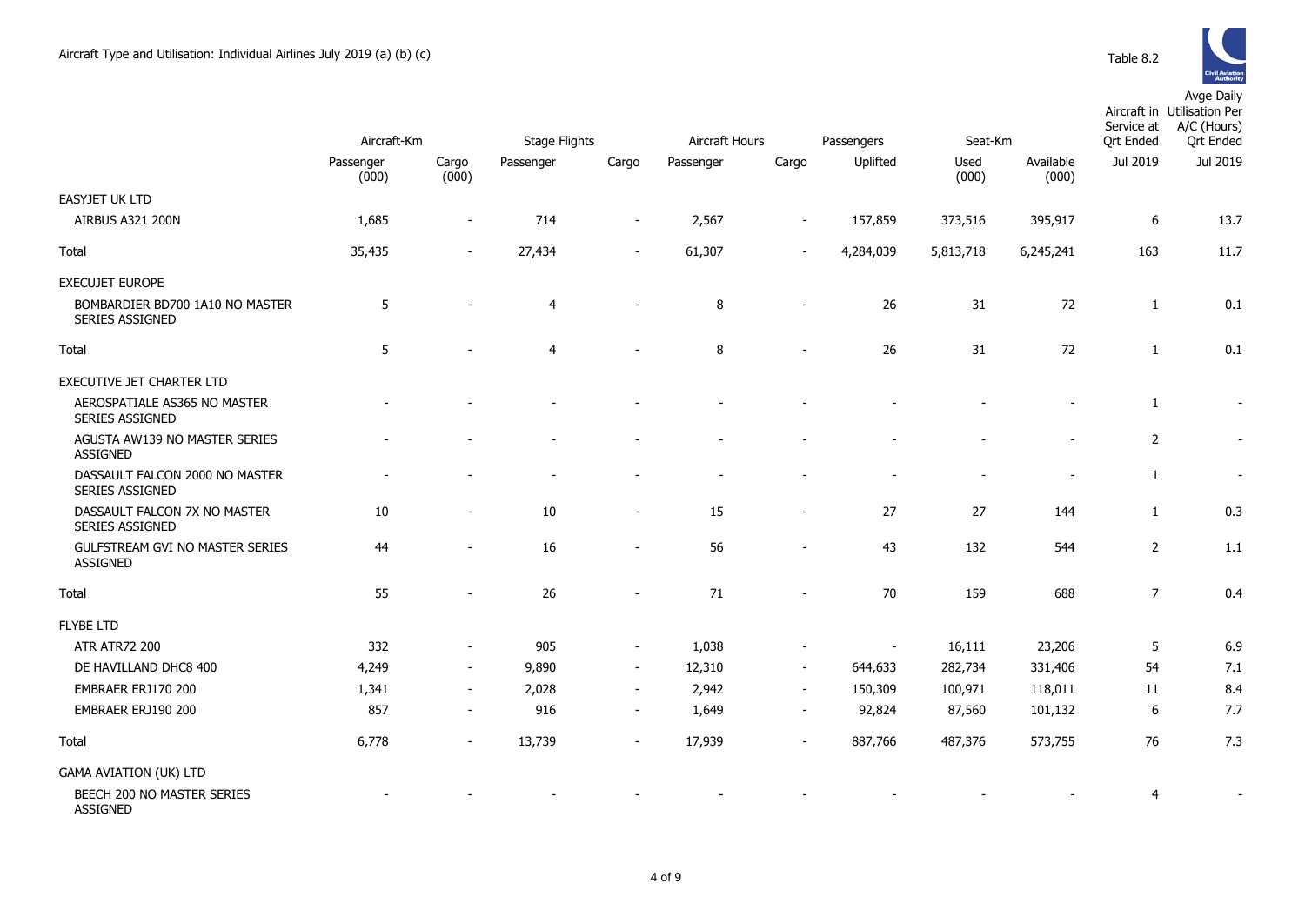

|                                                           | Aircraft-Km              |                          | <b>Stage Flights</b> |                          | Aircraft Hours<br>Passengers<br>Seat-Km |                          |                          |                          |                          | Aircraft in Utilisation Per<br>A/C (Hours)<br>Service at<br><b>Ort Ended</b><br><b>Qrt Ended</b> |                |  |
|-----------------------------------------------------------|--------------------------|--------------------------|----------------------|--------------------------|-----------------------------------------|--------------------------|--------------------------|--------------------------|--------------------------|--------------------------------------------------------------------------------------------------|----------------|--|
|                                                           | Passenger<br>(000)       | Cargo<br>(000)           | Passenger            | Cargo                    | Passenger                               | Cargo                    | Uplifted                 | Used<br>(000)            | Available<br>(000)       | Jul 2019                                                                                         | Jul 2019       |  |
| <b>GAMA AVIATION (UK) LTD</b>                             |                          |                          |                      |                          |                                         |                          |                          |                          |                          |                                                                                                  |                |  |
| BOMBARDIER BD700 1A10 NO MASTER<br><b>SERIES ASSIGNED</b> | 44                       | $\overline{\phantom{a}}$ | 30                   | $\overline{\phantom{a}}$ | 59                                      | $\overline{\phantom{a}}$ | 56                       | 101                      | 530                      | 3                                                                                                | 0.4            |  |
| CANADAIR CL600 2B16 600                                   | 30                       |                          | 25                   | $\sim$                   | 43                                      |                          | 110                      | 98                       | 267                      | 4                                                                                                | 0.1            |  |
| CESSNA 510 NO MASTER SERIES<br><b>ASSIGNED</b>            |                          |                          |                      |                          |                                         |                          |                          |                          |                          | 2                                                                                                | $\sim$         |  |
| CESSNA 560 NO MASTER SERIES<br><b>ASSIGNED</b>            |                          |                          |                      |                          |                                         |                          |                          |                          |                          | 3                                                                                                | $\sim$         |  |
| GULFSTREAM GV NO MASTER SERIES<br><b>ASSIGNED</b>         |                          |                          |                      |                          |                                         |                          |                          |                          | $\overline{\phantom{0}}$ | $\mathbf{1}$                                                                                     | 0.2            |  |
| HAWKER HAWKER 800 NO MASTER<br>SERIES ASSIGNED            |                          |                          |                      |                          |                                         |                          |                          |                          | $\overline{a}$           | $\mathbf{1}$                                                                                     | $\blacksquare$ |  |
| Total                                                     | 74                       |                          | 55                   |                          | 102                                     |                          | 166                      | 199                      | 797                      | 18                                                                                               | 0.1            |  |
| JET2.COM LTD                                              |                          |                          |                      |                          |                                         |                          |                          |                          |                          |                                                                                                  |                |  |
| <b>BOEING 737 300</b>                                     | 1,916                    | $\overline{\phantom{a}}$ | 1,187                | $\sim$                   | 3,137                                   | $\sim$                   | 161,107                  | 261,902                  | 283,613                  | 11                                                                                               | 6.3            |  |
| <b>BOEING 737 800</b>                                     | 17,208                   | $\overline{\phantom{a}}$ | 7,792                | $\sim$                   | 26,215                                  | $\sim$                   | 1,358,472                | 3,011,528                | 3,252,321                | 68                                                                                               | 10.4           |  |
| <b>BOEING 757 200</b>                                     | 2,448                    | $\blacksquare$           | 1,038                | $\overline{\phantom{a}}$ | 3,670                                   | $\overline{\phantom{a}}$ | 224,387                  | 531,557                  | 575,244                  | 11                                                                                               | 7.8            |  |
| Total                                                     | 21,572                   | $\overline{\phantom{a}}$ | 10,017               | $\sim$                   | 33,021                                  |                          | 1,743,966                | 3,804,987                | 4,111,178                | 90                                                                                               | 9.5            |  |
| <b>JOTA AVIATION LTD</b>                                  |                          |                          |                      |                          |                                         |                          |                          |                          |                          |                                                                                                  |                |  |
| BAE AVRO146RJ 100                                         | 36                       | $\blacksquare$           | 34                   | $\sim$                   | 69                                      | $\sim$                   | 1,958                    | 2,437                    | 3,465                    | $\mathbf{1}$                                                                                     | 6.4            |  |
| BAE AVRO146RJ 85                                          | 46                       | $\blacksquare$           | 43                   | $\blacksquare$           | 91                                      | $\overline{\phantom{a}}$ | 1,641                    | 3,292                    | 4,390                    | $\mathbf{1}$                                                                                     | 3.1            |  |
| <b>BAE BAE146 200</b>                                     | 27                       | $\sim$                   | 28                   | $\overline{\phantom{a}}$ | 54                                      | $\sim$                   | 1,162                    | 1,658                    | 2,449                    | $\mathbf{1}$                                                                                     | 1.5            |  |
| <b>BAE BAE146 300</b>                                     | $\overline{\phantom{a}}$ | 20                       | $\sim$               | 14                       | $\overline{\phantom{a}}$                | 37                       | $\overline{\phantom{a}}$ | $\overline{\phantom{a}}$ | $\overline{\phantom{a}}$ | $\overline{2}$                                                                                   | 0.4            |  |
| Total                                                     | 108                      | 20                       | 105                  | 14                       | 214                                     | 37                       | 4,761                    | 7,387                    | 10,304                   | 5                                                                                                | 2.4            |  |
| <b>LOGANAIR LTD</b>                                       |                          |                          |                      |                          |                                         |                          |                          |                          |                          |                                                                                                  |                |  |
| <b>BRITTEN NORMAN BN2A</b><br>UNDESIGNATED MASTER SERIES  | 15                       | $\overline{\phantom{a}}$ | 392                  | $\sim$                   | 116                                     | $\overline{\phantom{a}}$ | 1,538                    | 71                       | 117                      | $\overline{2}$                                                                                   | 2.0            |  |
| DE HAVILLAND DHC6 400                                     | 51                       |                          | 304                  |                          | 281                                     |                          | 3,170                    | 554                      | 972                      | 3                                                                                                | 3.2            |  |
| DORNIER 328 NO MASTER SERIES<br><b>ASSIGNED</b>           |                          |                          |                      |                          |                                         |                          |                          |                          |                          |                                                                                                  | 2.7            |  |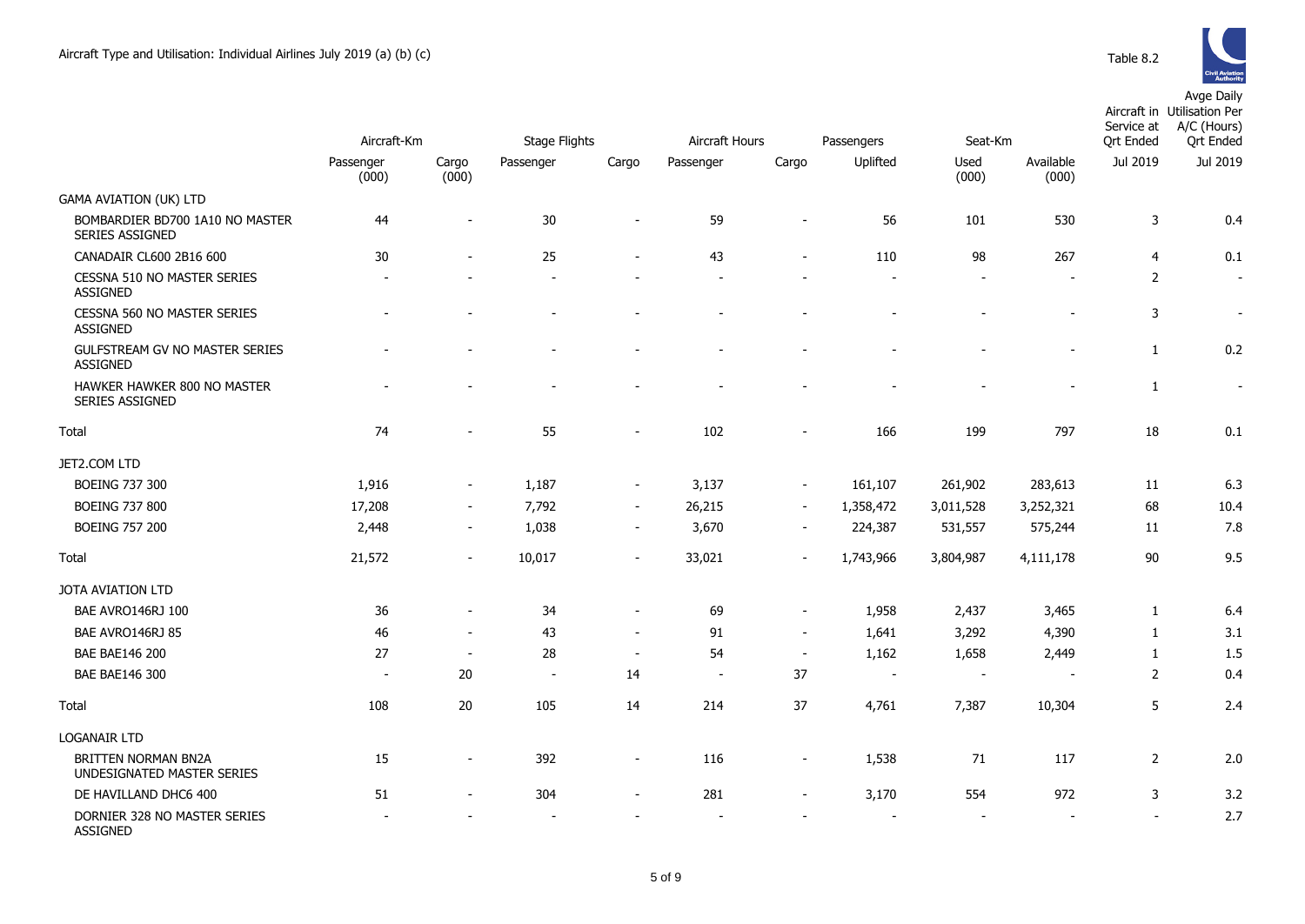|                                                           | Aircraft-Km        |                          | Stage Flights |                          | Aircraft Hours |                          | Passengers               | Seat-Km       |                    | Service at<br><b>Ort Ended</b> | Aircraft in Utilisation Per<br>A/C (Hours)<br><b>Ort Ended</b> |
|-----------------------------------------------------------|--------------------|--------------------------|---------------|--------------------------|----------------|--------------------------|--------------------------|---------------|--------------------|--------------------------------|----------------------------------------------------------------|
|                                                           | Passenger<br>(000) | Cargo<br>(000)           | Passenger     | Cargo                    | Passenger      | Cargo                    | Uplifted                 | Used<br>(000) | Available<br>(000) | Jul 2019                       | Jul 2019                                                       |
| <b>LOGANAIR LTD</b>                                       |                    |                          |               |                          |                |                          |                          |               |                    |                                |                                                                |
| EMBRAER EMB135 NO MASTER SERIES<br><b>ASSIGNED</b>        | 268                | $\blacksquare$           | 528           |                          | 633            | $\overline{\phantom{a}}$ | 11,196                   | 6,100         | 9,917              | $\overline{4}$                 | 4.4                                                            |
| <b>EMBRAER EMB145 NO MASTER SERIES</b><br><b>ASSIGNED</b> | 765                | $\sim$                   | 1,442         | $\overline{\phantom{a}}$ | 1,799          | $\overline{\phantom{0}}$ | 38,636                   | 21,998        | 37,486             | 13                             | 3.5                                                            |
| SAAB 2000 NO MASTER SERIES<br><b>ASSIGNED</b>             | 167                | $\sim$                   | 459           | $\overline{\phantom{a}}$ | 483            | $\overline{\phantom{a}}$ | 8,101                    | 3,559         | 8,346              | 5                              | 3.3                                                            |
| SAAB 340 NO MASTER SERIES ASSIGNED                        | 501                | 1                        | 1,773         | $\mathbf{1}$             | 1,765          | 3                        | 36,000                   | 11,238        | 16,500             | 16                             | 3.7                                                            |
| Total                                                     | 1,766              | 1                        | 4,898         | $\mathbf{1}$             | 5,078          | 3                        | 98,641                   | 43,520        | 73,338             | 43                             | 3.5                                                            |
| NORWEGIAN AIR UK LTD                                      |                    |                          |               |                          |                |                          |                          |               |                    |                                |                                                                |
| <b>BOEING 787 9</b>                                       | 4,686              | $\sim$                   | 647           | $\overline{\phantom{a}}$ | 5,906          | $\overline{\phantom{a}}$ | 155,744                  | 1,464,308     | 1,612,010          | 13                             | 13.4                                                           |
| Total                                                     | 4,686              | $\overline{\phantom{a}}$ | 647           | $\overline{\phantom{a}}$ | 5,906          | $\overline{\phantom{0}}$ | 155,744                  | 1,464,308     | 1,612,010          | 13                             | 13.4                                                           |
| RVL AVIATION LTD                                          |                    |                          |               |                          |                |                          |                          |               |                    |                                |                                                                |
| BEECH 200 NO MASTER SERIES<br><b>ASSIGNED</b>             | 12                 |                          | 26            |                          | 25             |                          |                          | 22            | 70                 | $\overline{4}$                 | 0.1                                                            |
| CESSNA 310 NO MASTER SERIES<br><b>ASSIGNED</b>            |                    |                          |               |                          |                |                          |                          |               |                    | 3                              | $\blacksquare$                                                 |
| CESSNA 402 NO MASTER SERIES<br><b>ASSIGNED</b>            |                    |                          |               |                          |                |                          |                          |               |                    | $\mathbf{1}$                   | $\sim$                                                         |
| CESSNA 404 NO MASTER SERIES<br><b>ASSIGNED</b>            |                    |                          |               |                          |                |                          |                          |               |                    | $\overline{4}$                 |                                                                |
| CESSNA F406 NO MASTER SERIES<br><b>ASSIGNED</b>           |                    | 23                       |               | 61                       | $\blacksquare$ | 63                       |                          |               |                    | 6                              | 0.3                                                            |
| Total                                                     | 12                 | 23                       | 26            | 61                       | 25             | 63                       |                          | 22            | 70                 | 18                             | 0.1                                                            |
| RYANAIR UK LTD                                            |                    |                          |               |                          |                |                          |                          |               |                    |                                |                                                                |
| <b>BOEING 737 800</b>                                     | 187                | $\overline{\phantom{a}}$ | 158           | $\overline{\phantom{a}}$ | 332            |                          | $\overline{\phantom{a}}$ | 30,939        | 35,328             | $\mathbf{1}$                   | 10.9                                                           |
| Total                                                     | 187                |                          | 158           | $\overline{\phantom{a}}$ | 332            |                          | $\overline{\phantom{a}}$ | 30,939        | 35,328             | $\mathbf{1}$                   | 10.9                                                           |
| SAXONAIR CHARTER LTD                                      |                    |                          |               |                          |                |                          |                          |               |                    |                                |                                                                |
| CANADAIR CL600 2B16 600                                   | 39                 |                          | 31            | ۰                        | 58             | $\overline{\phantom{0}}$ | 155                      | 214           | 390                | $\mathbf{1}$                   | 0.8                                                            |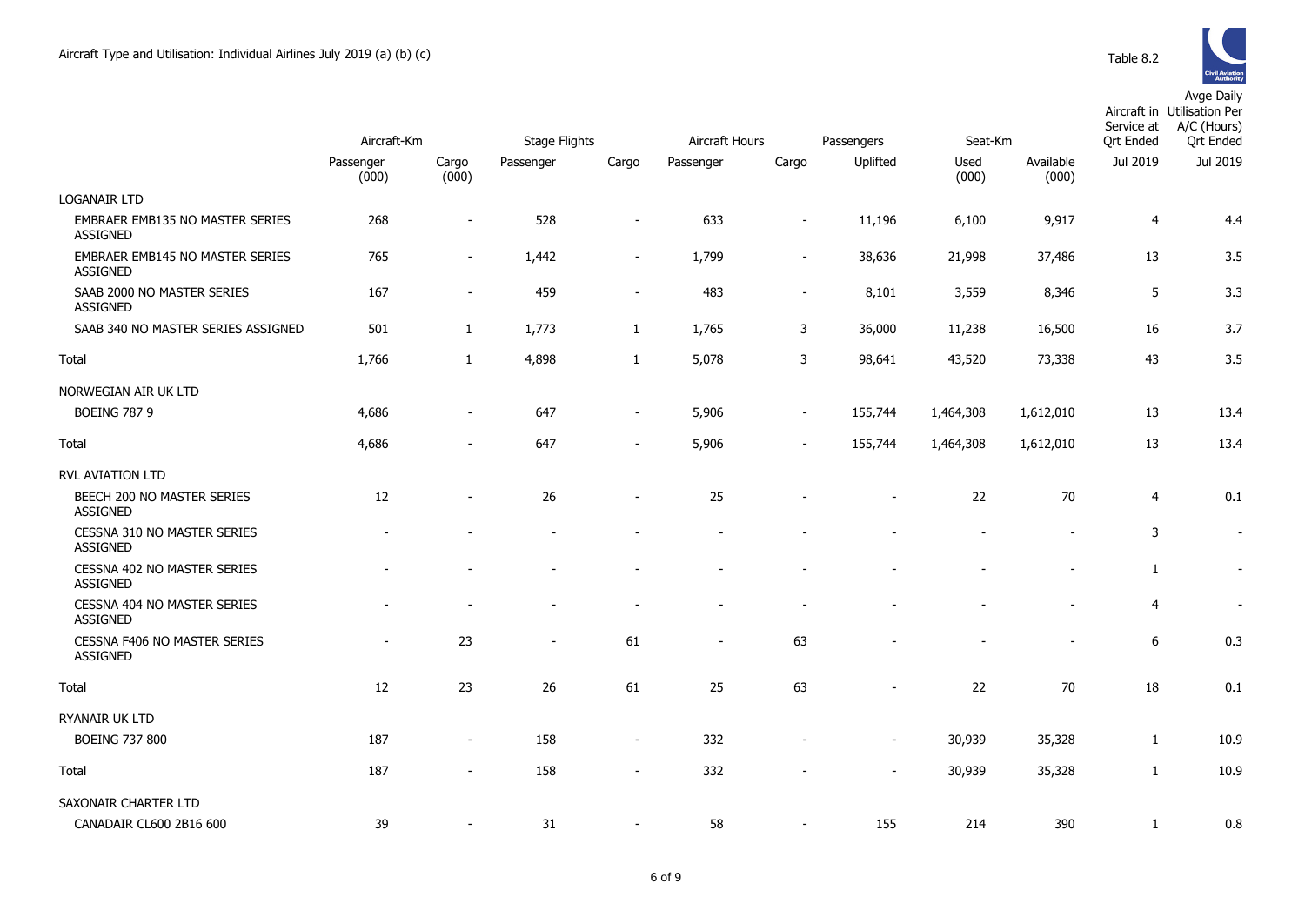|                                                           | Aircraft-Km              |                          | <b>Stage Flights</b> |                          | Aircraft Hours |                          | Passengers<br>Seat-Km    |                          |                          | Aircraft in Utilisation Per<br>A/C (Hours)<br>Service at<br><b>Qrt Ended</b><br><b>Qrt Ended</b> |                          |  |
|-----------------------------------------------------------|--------------------------|--------------------------|----------------------|--------------------------|----------------|--------------------------|--------------------------|--------------------------|--------------------------|--------------------------------------------------------------------------------------------------|--------------------------|--|
|                                                           | Passenger<br>(000)       | Cargo<br>(000)           | Passenger            | Cargo                    | Passenger      | Cargo                    | Uplifted                 | Used<br>(000)            | Available<br>(000)       | Jul 2019                                                                                         | Jul 2019                 |  |
| SAXONAIR CHARTER LTD                                      |                          |                          |                      |                          |                |                          |                          |                          |                          |                                                                                                  |                          |  |
| CESSNA 510 NO MASTER SERIES<br><b>ASSIGNED</b>            | 11                       | $\overline{\phantom{a}}$ | 18                   |                          | 24             |                          | $\blacksquare$           | 21                       | 42                       | $\mathbf{1}$                                                                                     | $\overline{\phantom{a}}$ |  |
| EMBRAER EMB505 NO MASTER SERIES<br><b>ASSIGNED</b>        | 33                       | $\blacksquare$           | 35                   | $\sim$                   | 56             |                          | $\blacksquare$           | 130                      | 297                      | $\overline{2}$                                                                                   | $\overline{\phantom{a}}$ |  |
| EMBRAER EMB550 NO MASTER SERIES<br><b>ASSIGNED</b>        | 29                       | $\overline{\phantom{a}}$ | 27                   |                          | 44             | $\blacksquare$           | 122                      | 125                      | 289                      | $\mathbf{1}$                                                                                     | 0.8                      |  |
| GULFSTREAM GV NO MASTER SERIES<br><b>ASSIGNED</b>         | 32                       | $\blacksquare$           | 10                   | $\blacksquare$           | 40             | $\overline{\phantom{a}}$ | 64                       | 195                      | 518                      | $\mathbf{1}$                                                                                     | 1.3                      |  |
| HAWKER HAWKER 800 NO MASTER<br>SERIES ASSIGNED            | 51                       |                          | 45                   |                          | 79             |                          | $\blacksquare$           | 212                      | 455                      | $\overline{2}$                                                                                   | $\sim$                   |  |
| Total                                                     | 195                      |                          | 166                  |                          | 302            |                          | 341                      | 897                      | 1,991                    | 8                                                                                                | 0.3                      |  |
| TAG AVIATION (UK) LTD                                     |                          |                          |                      |                          |                |                          |                          |                          |                          |                                                                                                  |                          |  |
| <b>BOEING 757 200</b>                                     | 30                       |                          | 14                   |                          | 40             |                          | 531                      | 1,465                    | 2,775                    | $\mathbf{1}$                                                                                     | 1.5                      |  |
| BOMBARDIER BD100 1A10 NO MASTER<br><b>SERIES ASSIGNED</b> | $\overline{\phantom{a}}$ |                          |                      |                          |                |                          | $\overline{\phantom{a}}$ | $\overline{\phantom{a}}$ | $\overline{\phantom{a}}$ | $\mathbf{1}$                                                                                     | $\overline{\phantom{a}}$ |  |
| BOMBARDIER BD700 1A10 NO MASTER<br>SERIES ASSIGNED        |                          |                          |                      |                          |                |                          | $\overline{\phantom{a}}$ | $\overline{\phantom{a}}$ | $\overline{\phantom{a}}$ | $\overline{2}$                                                                                   | $\sim$                   |  |
| BOMBARDIER BD700 1A11 NO MASTER<br>SERIES ASSIGNED        | 17                       | $\overline{\phantom{a}}$ | 15                   | $\overline{\phantom{a}}$ | 24             | ٠                        | 50                       | 63                       | 234                      | $\mathbf{1}$                                                                                     | 0.6                      |  |
| CANADAIR CL600 2B16 600                                   | 26                       | $\blacksquare$           | 19                   | $\overline{\phantom{a}}$ | 38             | $\blacksquare$           | 104                      | 168                      | 293                      | 3                                                                                                | 0.3                      |  |
| DASSAULT FALCON 2000 NO MASTER<br>SERIES ASSIGNED         | 13                       | $\overline{\phantom{a}}$ | 10                   |                          | 19             | $\blacksquare$           | 29                       | 32                       | 120                      | $\mathbf{1}$                                                                                     | 0.6                      |  |
| DASSAULT FALCON 7X NO MASTER<br>SERIES ASSIGNED           | 12                       | $\overline{\phantom{a}}$ | 12                   | $\sim$                   | 17             | $\blacksquare$           | 46                       | 39                       | 157                      | 3                                                                                                | 0.6                      |  |
| EMBRAER EMB135 NO MASTER SERIES<br><b>ASSIGNED</b>        | $\overline{a}$           |                          |                      |                          |                |                          | $\overline{\phantom{a}}$ | $\sim$                   |                          |                                                                                                  | $\sim$                   |  |
| GULFSTREAM GV NO MASTER SERIES<br><b>ASSIGNED</b>         | 29                       |                          | 12                   |                          | 37             |                          | 84                       | 233                      | 530                      | 1                                                                                                | 0.8                      |  |
| GULFSTREAM GVI NO MASTER SERIES<br>ASSIGNED               | 5                        |                          | $\overline{2}$       | $\overline{\phantom{a}}$ | 6              | $\blacksquare$           | $\overline{7}$           | 19                       | 73                       | $\mathbf{1}$                                                                                     | $\sim$                   |  |
| Total                                                     | 133                      |                          | 84                   |                          | 181            | $\blacksquare$           | 851                      | 2,019                    | 4,182                    | 14                                                                                               | 0.4                      |  |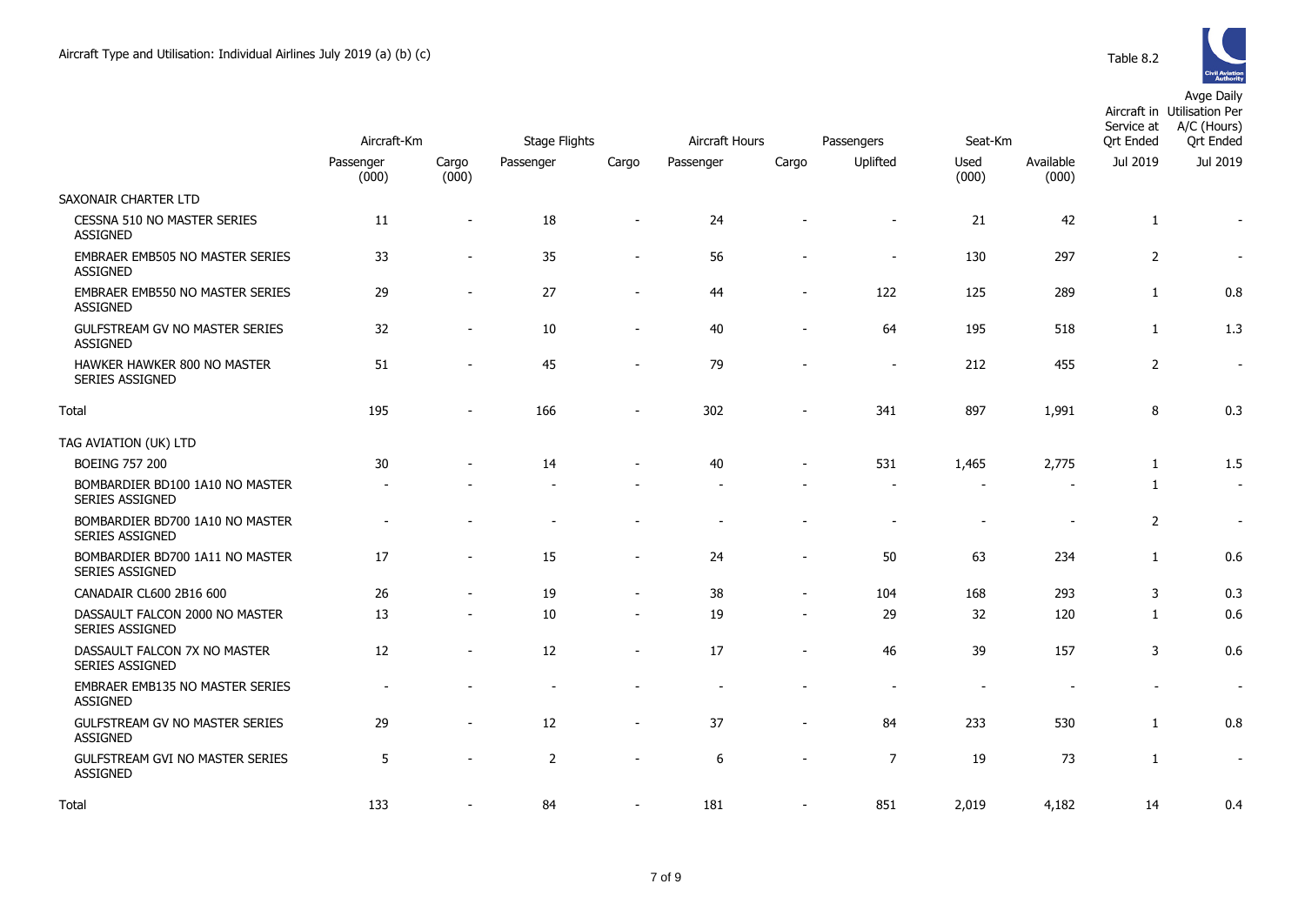|                             | Aircraft-Km              |                          | <b>Stage Flights</b> |                          | Aircraft Hours |                          | Passengers               | Seat-Km                  |                          | Service at<br><b>Qrt Ended</b> | Aircraft in Utilisation Per<br>A/C (Hours)<br><b>Qrt Ended</b> |
|-----------------------------|--------------------------|--------------------------|----------------------|--------------------------|----------------|--------------------------|--------------------------|--------------------------|--------------------------|--------------------------------|----------------------------------------------------------------|
|                             | Passenger<br>(000)       | Cargo<br>(000)           | Passenger            | Cargo                    | Passenger      | Cargo                    | Uplifted                 | Used<br>(000)            | Available<br>(000)       | Jul 2019                       | Jul 2019                                                       |
| THOMAS COOK AIRLINES LTD    |                          |                          |                      |                          |                |                          |                          |                          |                          |                                |                                                                |
| <b>AIRBUS A321 200</b>      | 7,795                    | $\overline{\phantom{a}}$ | 3,008                | $\overline{\phantom{a}}$ | 11,470         | $\overline{\phantom{a}}$ | 609,340                  | 1,594,445                | 1,714,981                | 26                             | 12.8                                                           |
| <b>AIRBUS A330 200</b>      | 3,064                    | $\overline{\phantom{a}}$ | 435                  | $\overline{\phantom{a}}$ | 3,912          | $\overline{\phantom{a}}$ | 128,543                  | 920,586                  | 973,500                  | 7                              | 14.5                                                           |
| AIRBUS A330 300             | 342                      | $\overline{\phantom{a}}$ | 53                   | $\overline{\phantom{a}}$ | 445            | $\overline{\phantom{a}}$ | 18,622                   | 120,482                  | 127,188                  | 1                              | 13.5                                                           |
| Total                       | 11,201                   | $\overline{\phantom{a}}$ | 3,496                | $\overline{\phantom{a}}$ | 15,827         | $\overline{\phantom{a}}$ | 756,505                  | 2,635,513                | 2,815,669                | 34                             | 13.2                                                           |
| TITAN AIRWAYS LTD           |                          |                          |                      |                          |                |                          |                          |                          |                          |                                |                                                                |
| AIRBUS A318 100             | 27                       |                          | 9                    | $\overline{\phantom{a}}$ | 39             |                          | 147                      | 734                      | 865                      | $\mathbf{1}$                   | 0.6                                                            |
| <b>AIRBUS A320 200</b>      | 456                      | $\overline{\phantom{a}}$ | 212                  | $\overline{\phantom{a}}$ | 696            | $\overline{\phantom{a}}$ | 3,374                    | 74,347                   | 82,003                   | $\overline{2}$                 | 8.6                                                            |
| AIRBUS A321 200             | 809                      | $\overline{\phantom{a}}$ | 354                  | $\blacksquare$           | 1,210          | $\overline{\phantom{a}}$ | $\overline{\phantom{a}}$ | 162,727                  | 177,393                  | 3                              | 8.8                                                            |
| BOEING 737 400              | $\sim$                   | 50                       | $\sim$               | 94                       | $\sim$         | 112                      | $\overline{\phantom{a}}$ | $\overline{\phantom{a}}$ | $\overline{\phantom{a}}$ | $\mathbf{1}$                   | 2.5                                                            |
| <b>BOEING 757 200</b>       | 268                      | $\overline{\phantom{a}}$ | 127                  | $\overline{\phantom{a}}$ | 402            | $\overline{\phantom{a}}$ | 5,041                    | 38,706                   | 55,583                   | $\overline{2}$                 | 4.8                                                            |
| <b>BOEING 767 300</b>       | 152                      | $\sim$                   | 62                   | $\sim$                   | 223            | $\overline{\phantom{a}}$ | 1,548                    | 26,991                   | 40,303                   | $\mathbf{1}$                   | 4.3                                                            |
| Total                       | 1,711                    | 50                       | 764                  | 94                       | 2,570          | 112                      | 10,110                   | 303,505                  | 356,147                  | 10                             | 6.1                                                            |
| TUI AIRWAYS LTD             |                          |                          |                      |                          |                |                          |                          |                          |                          |                                |                                                                |
| <b>BOEING 737 8</b>         | $\overline{\phantom{a}}$ |                          |                      |                          |                |                          |                          |                          |                          | 6                              |                                                                |
| <b>BOEING 737 800</b>       | 9,162                    | $\overline{\phantom{a}}$ | 3,911                | $\overline{\phantom{a}}$ | 13,591         | $\overline{\phantom{a}}$ | 673,685                  | 1,585,113                | 1,731,551                | 31                             | 12.4                                                           |
| <b>BOEING 757 200</b>       | 3,360                    | $\overline{\phantom{a}}$ | 1,381                | $\overline{\phantom{a}}$ | 4,921          | $\overline{\phantom{a}}$ | 279,379                  | 684,599                  | 743,176                  | 12                             | 10.6                                                           |
| <b>BOEING 767 300</b>       | 554                      | $\overline{\phantom{a}}$ | 212                  | $\overline{\phantom{a}}$ | 804            | $\sim$                   | 62,961                   | 164,679                  | 181,835                  | $\overline{2}$                 | 6.2                                                            |
| <b>BOEING 787 8</b>         | 3,083                    | $\overline{\phantom{a}}$ | 619                  | $\overline{\phantom{a}}$ | 3,901          | $\overline{\phantom{a}}$ | 176,698                  | 891,025                  | 939,541                  | 8                              | 14.6                                                           |
| <b>BOEING 787 9</b>         | 1,414                    | $\overline{\phantom{a}}$ | 272                  | $\overline{\phantom{a}}$ | 1,799          | $\overline{\phantom{a}}$ | 83,815                   | 455,991                  | 487,875                  | 4                              | 13.2                                                           |
| Total                       | 17,573                   | $\overline{\phantom{a}}$ | 6,395                | $\overline{\phantom{a}}$ | 25,015         |                          | 1,276,538                | 3,781,407                | 4,083,978                | 63                             | 12.1                                                           |
| VIRGIN ATLANTIC AIRWAYS LTD |                          |                          |                      |                          |                |                          |                          |                          |                          |                                |                                                                |
| <b>AIRBUS A330 200</b>      | 1,081                    |                          | 164                  | $\overline{\phantom{a}}$ | 1,384          | $\overline{\phantom{a}}$ | 32,743                   | 232,933                  | 310,187                  | 3                              | 13.3                                                           |
| <b>AIRBUS A330 300</b>      | 3,216                    | $\overline{\phantom{a}}$ | 573                  | $\overline{\phantom{a}}$ | 4,294          | $\overline{\phantom{a}}$ | 129,543                  | 727,677                  | 855,411                  | 10                             | 13.9                                                           |
| AIRBUS A340-600             | 1,410                    | $\blacksquare$           | 241                  | $\blacksquare$           | 1,917          | $\sim$                   | 62,770                   | 368,514                  | 434,354                  | 6                              | 11.3                                                           |
| BOEING 747 400              | 2,744                    | $\overline{\phantom{a}}$ | 416                  | $\blacksquare$           | 3,462          | $\overline{\phantom{a}}$ | 150,584                  | 997,545                  | 1,248,703                | 8                              | 13.2                                                           |
| <b>BOEING 787 9</b>         | 5,828                    | $\overline{\phantom{a}}$ | 676                  | $\overline{\phantom{a}}$ | 7,147          | $\sim$                   | 152,546                  | 1,319,247                | 1,538,593                | 17                             | 13.1                                                           |
| Total                       | 14,279                   | $\overline{\phantom{a}}$ | 2,070                | $\overline{\phantom{a}}$ | 18,204         | $\overline{\phantom{a}}$ | 528,186                  | 3,645,916                | 4,387,248                | 44                             | 13.1                                                           |